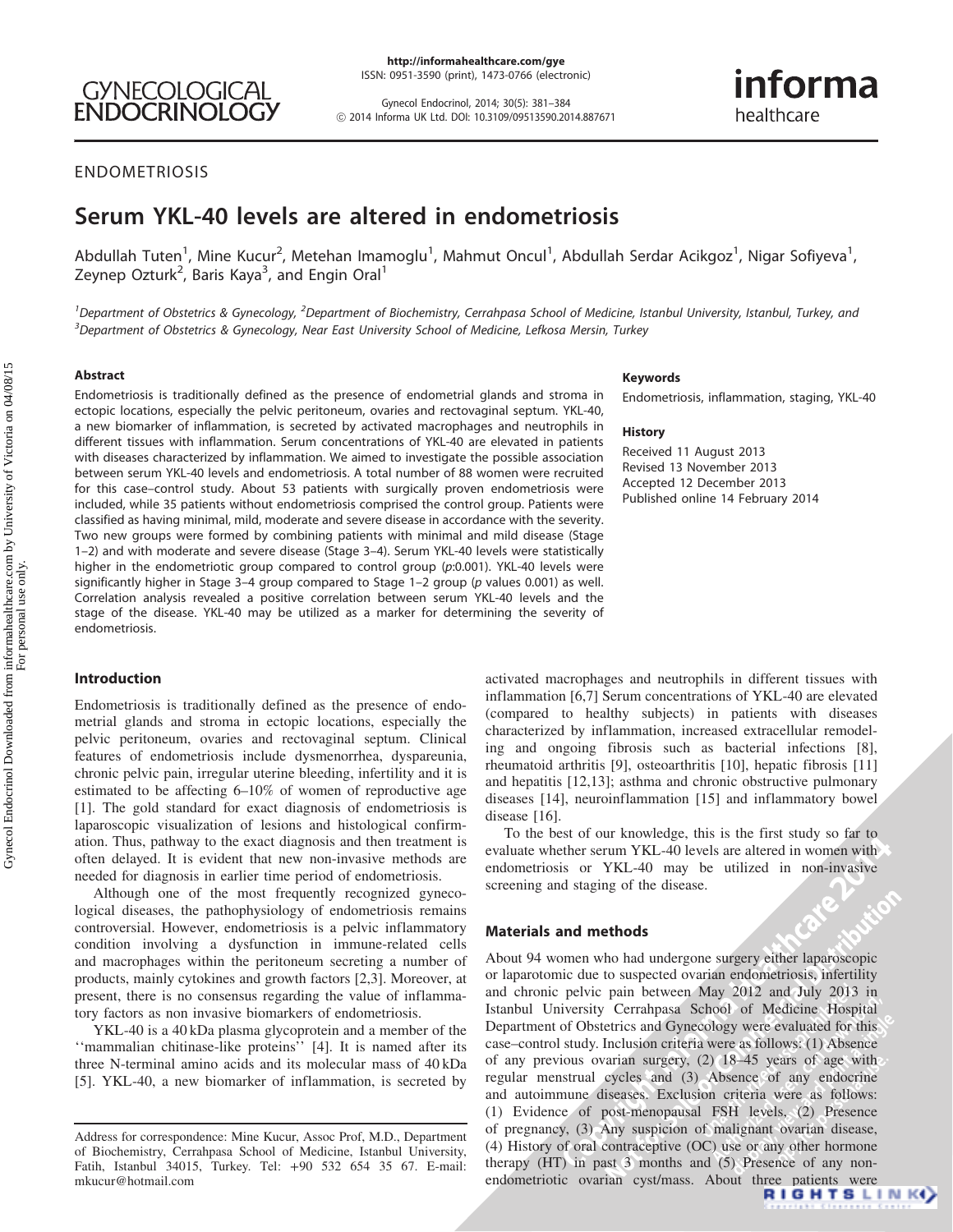excluded due to diagnosis of hemorrhagic corpus luteum cyst, two were excluded from the study due to diagnosis of serous cystadenoma and one patient was excluded due to presence of mucinous cystandenoma. 88 remaining patients were recruited for the study. Patients were allocated into two groups according to surgical findings [[17,18\]](#page-3-0): The endometriosis group consisted of subjects with histologically proven endometriosis  $(n:53)$ , and the control group was formed of women without any macroscopic endometriotic lesion, as checked during a thorough examination of the abdominopelvic cavity  $(n:35)$ . For patients with endometriosis, the extent of disease was evaluated using the American Society of Reproductive Medicine (ASRM) revised classification [\[19](#page-3-0)]. Patients were classified as having minimal, mild, moderate and severe disease, and were distributed as 10, 18, 15 and 10 patients, respectively. In addition to this, two new groups were formed by combining patients with minimal and mild disease and with moderate and severe disease. Therefore, 28 patients were classified as having minimal-to-mild disease (Stages 1 and 2), while 25 patients were determined to be having moderate-tosevere disease (Stages 3 and 4). General information such as age, gravidity, parity, body mass index (BMI), existence and duration of infertility and existence of dysmenorrhea were collected and evaluated. An informed consent was obtained from all women and approval from the Human Ethics Committee of Istanbul University was obtained as well.

Biological features of inflammation such as high-sensitivity C-reactive protein (mg/l) and white blood cell count (n/ml) were also collected for each patient. Samples were collected in the operating room from all participants. Briefly, following the insertion of the peripheral venous catheter (PVC), 5–10 ml of venous blood samples were collected, using the PVC to draw blood. All samples were kept at room temperature for at least 30 min to allow the blood to clot and were then centrifuged at 5000 g for 10 min and serum supernatants were collected. Aliquots of those samples were stored at  $-80^{\circ}$ C until needed for analysis Serum YKL-40 concentrations were determined by a commercial enzyme-linked immmunosorbent assay (Quidel, Santa Clara, CA). The intra-assay and inter-assay variations were 3.6% and 5.3%, respectively. The sensitivity of the assay was 20 ng/ml.

All statistical analyses were performed using the Statistical Package for the Social Sciences (SPSS) software version 18.0. Data were presented as mean  $\pm$  SD. Mean values between the groups were compared by Student's t test. Pearson's correlation coefficient was used to determine the relationship between the variables. All reported confidence interval (CI) values are calculated at the  $95\%$  level. All reported p values are two-tailed and a  $p<0.05$  was considered statistically significant.

## Results

About 53 women with endometriosis and 35 healthy women were included in this study. Clinical and demographic features of both endometriosis and non-endometriosis groups are shown in Table 1. No significant difference between the groups in terms of age, BMI, gravidity, parity, duration and the diagnosis of infertility was found. Presence of dysmenorrhea as a symptom was significantly higher in endometriotic group  $(p:0.003)$ . Being inflammatory markers, serum CRP and WBC levels were not significantly different between the groups. However serum YKL-40 levels were statistically higher in the endometriotic group compared to the control group (p:0.001). In addition, serum CA 125 levels were significantly higher in the endometriosis group  $(p:0.001)$ . Among the patients in the endometriosis group,  $60\%$ of endometriomas were located unilaterally, while rest of 39.7% of the patients had bilateral endometriomas. Douglas pouches

Table 1. Demographic and clinical features of endometriosis and non-endometriosis groups.

|                                     | <b>Endometriosis</b><br>(n:53) | Control<br>(n:35) | p        |
|-------------------------------------|--------------------------------|-------------------|----------|
|                                     |                                |                   |          |
| Age (years)                         | $32.1 \pm 8.1$                 | $30.8 \pm 7.9$    | 0.457    |
| BMI $(kg/m^2)$                      | $24.0 \pm 4.5$                 | $24.6 \pm 4.5$    | 0.464    |
| Gravidity $(n)$                     | $0.9 + 1.5$                    | $1.3 \pm 1.7$     | 0.239    |
| Parity $(n)$                        | $0.5 + 0.7$                    | $0.9 + 1.0$       | 0.110    |
| Diagnosis of infertility $(n/N, %)$ | 16/53, 30.1                    | 8/35, 22.5        | 0.351    |
| Duration of infertility (months)    | $69.5 \pm 59.3$                | $119.4 \pm 120.1$ | 0.266    |
| Dysmenorrhea                        | 34/53, 641                     | 11/35, 31.4       | $0.003*$ |
| Ovarian endometriosis               |                                |                   |          |
| Unilateral                          | 32/53; 60.3%                   | N/A               |          |
| <b>Bilateral</b>                    | 21/53: 39.7%                   | N/A               |          |
| Obliterated Douglas pouch           |                                |                   |          |
| None                                | 27/53; 50.9%                   | N/A               |          |
| Partially                           | 17/53; 32.0%                   | N/A               |          |
| Complete                            | $9/53$ ; 16.9%                 | N/A               |          |
| Peritoneal endometriosis            |                                |                   |          |
| Yes                                 | 19/53; 35.8%                   | N/A               |          |
| N <sub>0</sub>                      | 34/53; 64.2%                   | N/A               |          |
| Deep infiltrating endometriosis     |                                |                   |          |
| Yes                                 | 13/50; 24.5%                   | N/A               |          |
| N <sub>0</sub>                      | 40/50; 75.5%                   | N/A               |          |
| $CRP$ (mg/l)                        | $3.4 \pm 4.3$                  | $2.3 \pm 2.1$     | $0.040*$ |
| WBC $(n/\mu l)$                     | $7336 \pm 1615$                | $6755 \pm 1642$   | 0.093    |
| $YKL-40$ (ng/ml)                    | $92.8 \pm 27.8$                | $61.8 \pm 14.0$   | $0.001*$ |
| CA 125 (U/ml)                       | $81.1 \pm 66.3$                | $15.7 + 7.0$      | $0.001*$ |

BMI, body mass index; CRP, C-reactive protein; WBC, white blood cell; N/A, not available.

\*p Value  $< 0.05$ .

Table 2. Comparison of age, BMI and inflammatory markers between Stage 1–2 and Stage 3–4 endometriosis patients.

|                  | Stage $1-2$<br>endometriosis<br>(n:28) | Stage $3-4$<br>endometriosis<br>(n:25) |          |
|------------------|----------------------------------------|----------------------------------------|----------|
| Age (years)      | $31.3 + 7.8$                           | $32.8 + 8.3$                           | 0.511    |
| BMI $(kg/m2)$    | $22.9 + 3.7$                           | $25.2 + 5.1$                           | 0.109    |
| $CRP$ (mg/l)     | $3.0 + 3.2$                            | $4.7 + 5.3$                            | 0.178    |
| WBC $(n/\mu l)$  | $7735 \pm 1600$                        | $6890 + 1545$                          | 0.056    |
| $YKL-40$ (ng/ml) | $77.6 + 20.4$                          | $109.8 \pm 25.2$                       | $0.001*$ |
| CA 125 (U/ml)    | $72.3 + 59.6$                          | $92.5 + 73.9$                          | 0.301    |

BMI, body mass index; CRP, C-reactive protein; WBC, white blood cell. \*p Value  $<$ 0.05.

were found to be completely obliterated in nine patients (16.9%). About 17 patients (32%) had partially obliteration while 25 (50.9%) patients had no signs of any obliteration in Douglas pouch. Presence of peritoneal endometriosis was documented in 19 (35.8%) patients, while rest of 34 (64.2%) patients with endometriosis did not have peritoneal disease. Diagnosis of deep infiltrating endometriosis was established during surgery in 13 patients (24.5%).

YKL-40 levels were significantly higher in Stage 3–4 group compared to Stage  $1-2$  group (p:0.001). Even though CA 125 levels were significantly higher in endometriosis patients, no significant difference was found between Stage 1–2 and Stage 3–4 patients in terms of CA 125  $(p:0.301)$ . In addition, no significant difference was found between the groups in terms of all parameters evaluated; age, BMI, CRP and  $WBC(p)$  values 0.511; 0.109; 0.178; 0.056, respectively) (Table 2). Serum YKL-40 values according to stages of the disease and those of the control group are also depicted in [Figure 1,](#page-2-0) showing a gradual increase in association with the advancing stage. In the correlation analysis, serum YKL-40 levels were found to be positively **RIGHTSLINK**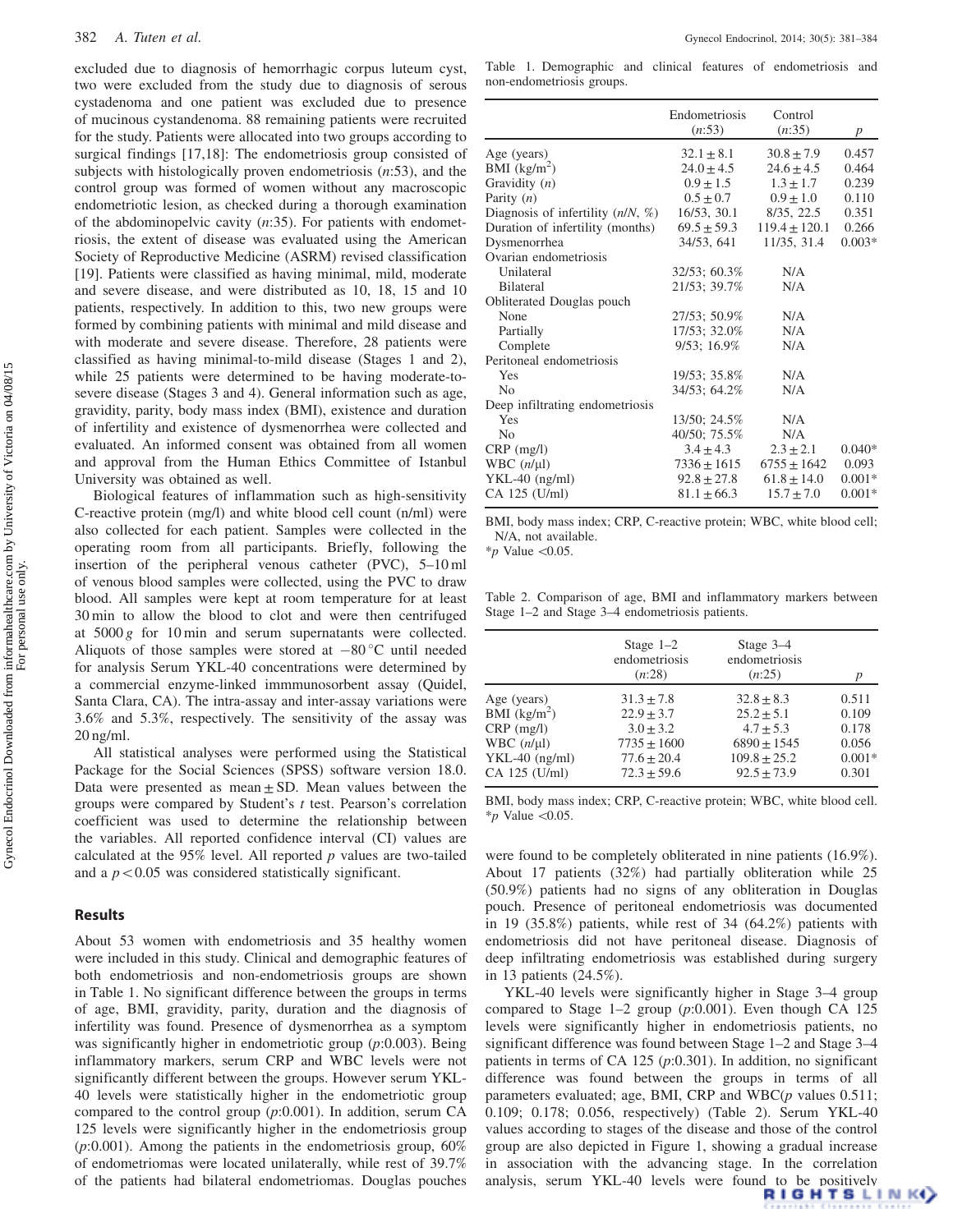<span id="page-2-0"></span>

Figure 1. Serum YKL-40 values according to stages of endometriosis depicted together with the control group.

correlated with the stage of the disease and serum CA 125 values(r:0.649; p:0.001; r:0.317; p:0.010) (data not shown in the table).

#### **Discussion**

This is the first study to investigate serum YKL-40 levels in endometriosis patients so far. Results of the study revealed significantly higher serum YKL-40 levels in patients with endometriosis. Results also revealed that serum YKL-40 levels were significantly higher in patients with moderate–severe disease (Stage 3–4) compared to early–mild (Stage 1–2) group. In addition to this, increased serum YKL-40 levels in patients with endometriosis were found to be positively correlated with stage of endometriosis.

Various studies have investigated the relationship between endometriosis and chronic inflammatory process. Pelvic inflammation exclusively stands as one of the most characteristic pathological features of endometriosis. Some studies showed that innate immunity plays an important role in this phenomenon. Inflammatory cytokines including IL-1, IL-6, IL-8 and TNF are associated with endometriosis-associated pelvic inflammation [\[20–22\]](#page-3-0). Some of these cytokines may directly trigger infiltration by peritoneal leukocytes and may directly or indirectly support implantation and progression of endometrioid tissue implants [\[21](#page-3-0)]. Peritoneal cytokines may originate from endometrioid tissue itself; however, the major source appears to be peritoneal exudate cells, particularly macrophages [\[20,21](#page-3-0),[23](#page-3-0)].

YKL-40 is not a disease specific inflammatory biomarker and is shown to be secreted by activated macrophages and neutrophils in different tissues with inflammation; such as vascular smooth muscle cells (VSMCs), cancer cells and arthritic chondrocytes [\[4,6,24–27\]](#page-3-0). We hypothesized that serum YKL-40 levels might be associated with endometriosis due to the inflammatory process which is suggested to be involved in the pathophysiology of the disease. There is one study available from Kim et al. that evaluated the association between endometriosis and YKL-40. In that report YKL-40 was demonstrated immunohistologically in peritoneal endometrial lesions and significant association was found between serum levels of YKL-40 and the severity of disease [[28](#page-3-0)]. Supporting this data, results of our study has demonstrated elevated YKL-40 levels in serum as well. In addition to this, serum YKL-40 levels were positively correlated with the advancing stage which might be suggested as a result of increasing extension of the disease. However, serum YKL-40 levels were not found to be correlated with size of endometriomas.

Renowned as an inflammatory marker, serum CRP levels in patients with endometriosis have been investigated. No significant difference in serum CRP levels between the patients with endometriosis and control patients was found. In addition to this, the severity of the disease and CRP levels are not found to be correlated as well. Results of the studies which evaluated CRP levels in peripheral blood of endometriosis patients are relatively controversial [\[29–32](#page-3-0)]. This might be due to differences in patient selection, study design and methodology used to detect CRP levels in peripheral blood. In a recent study, hs-CRP assay has been introduced as a diagnostic marker with relatively higher sensitivity and specifity values for diagnosing endometriosis and evaluating its severity.

CA 125 is widely used as a diagnostic marker for endometriosis. Interestingly, the results revealed no significant difference between serum CA 125 levels of Stage 1–2 and Stage 3–4